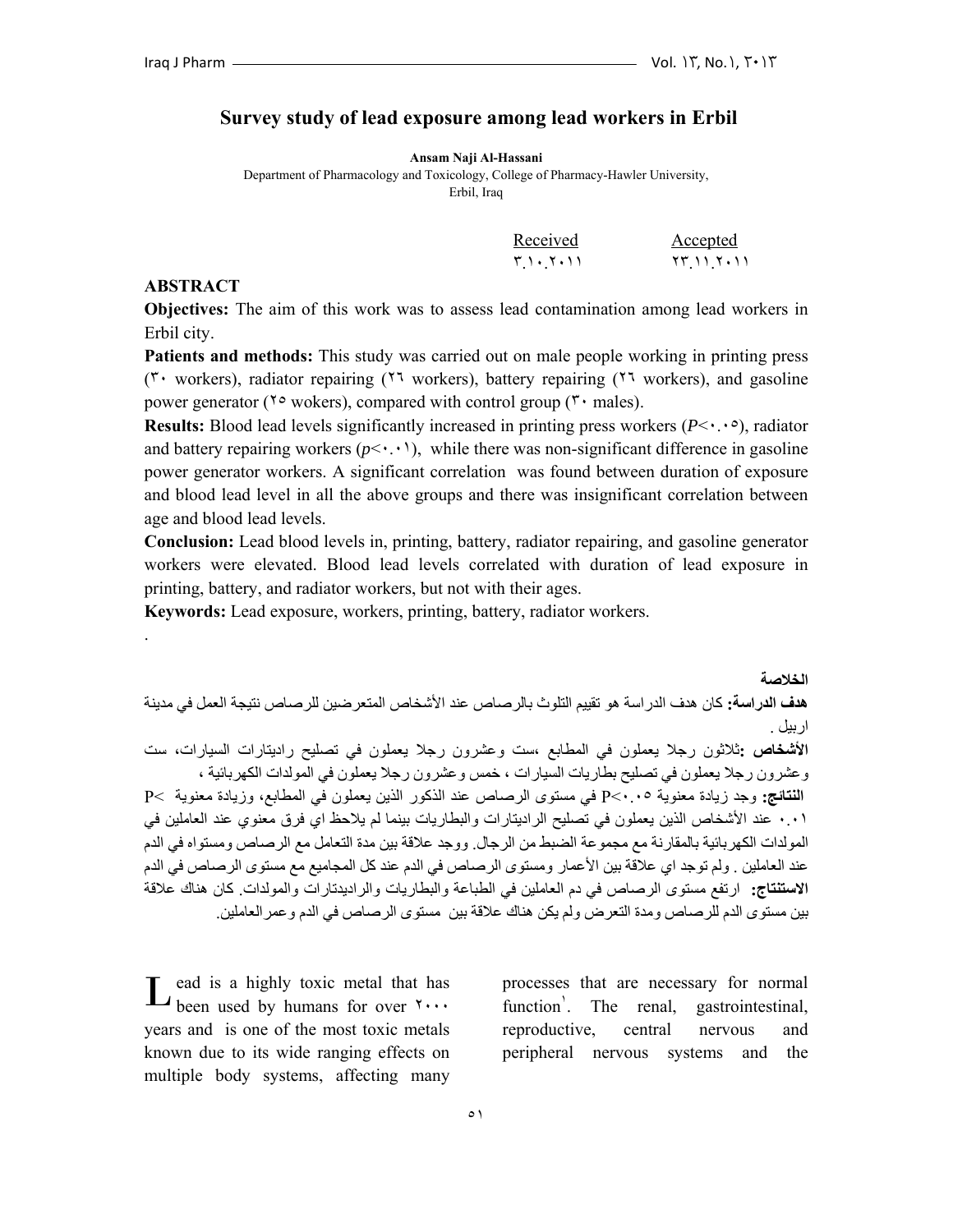biosynthesis of haeme are all adversely affected by lead<sup>Y</sup>.

 Lead absorption by lungs depends on a number of factors in addition to concentration, these include volume of air respired per day, whether the lead is in particle or vapor form and size distribution of lead-containing particles. Only a very minor fraction of particles over  $\cdot$ .<sup>o</sup>  $\mu$ m in maximal external diameter are retained in lung but are cleared from the respiratory tract and swallowed. The gastrointestinal absorption of lead is influenced by large number of factors of which age and nutrition which are of particular importance<sup>r</sup>.

 Lead is heavily used in industry including batteries, additive to gasoline, paints, explosives, pesticides, soldering, cosmetics, radiation shields, crystal glass, among others<sup>*'*</sup>. However, due to its highly toxic effects, its uses in industry have been highly limited in recent years. Several diseases and syndromes were attributed to lead exposure. The nervous system is the most affected, expressed mostly as sensory deficits and encephalopathy<sup>°</sup>, anemia is one of the common symptoms<sup>7</sup>. Moreover, lead influences the kidney by development of hyperuricemia<sup> $\theta$ </sup>, and above  $\theta \cdot - \theta \cdot$ µg/dL causes testicular atrophy and hypospermia (lower fertility in men) as well as miscarriage in pregnant woman.

 One of the most identified health problems of lead is the deterioration in the bone strength, where  $Pb^{r+}$  may replace  $Ca<sup>7+</sup>$  in the bone mineral phases and causes osteoporosis<sup>^</sup>. Lead may causes mental retardation in children when exposed to more than  $\gamma \circ \mu g \, Pb/dL^4$ .

Up to  $\circ \cdot\%$  of inhaled inorganic lead may be absorbed in the lungs. Adults take up  $\lambda - \frac{10}{6}$  of lead in food, whereas

children may absorb up to  $\circ \cdot\%$  via the gastrointestinal tract. Lead in blood is bound to erythrocytes, and elimination is slow and principally via urine. Lead is accumulated in the skeleton, and is only slowly released from this body compartment. Half-life of lead in blood is about  $\lambda$  month and in the skeleton  $\lambda - \lambda$ . years<sup>1</sup>.

 The aim of this study was to determine the blood lead levels in printing press workers, radiator repairing workers, battery repairing workers and gasoline power generator workers, in Erbil city, Iraq in order to assess the effects of environmental contamination on the levels of lead in body fluids.

### **Subjects and methods**

 The present study was conducted on workers from several work places where exposed to materials containing lead. The study done between ٢٠١٠-٢٠١١ in Erbil City. Written agreement informed consents of each workers were obtained. Subjects were categorized into five groups as follows:

- Male control group: This included ٣٠ apparently healthy male volunteers their ages ranged between  $\lambda_{\text{0}} \circ \text{years}$  (mean  $\pm$  SD:  $\forall x \in \{1, 1, 2, 3\}$ , who were not exposed to lead.
- Printing press worker group: This included  $\ddot{\cdot}$  individuals, their ages ranged between ٢٢-٥٤ years (mean  $\pm$  SD:  $\mathsf{r} \mathfrak{t}$   $\pm \mathfrak{t} \cdot \mathfrak{e} \mathfrak{q}$ , who were working in printing and they were mixing, preparing, handing ink of printing and operating the printing machine. The duration of exposure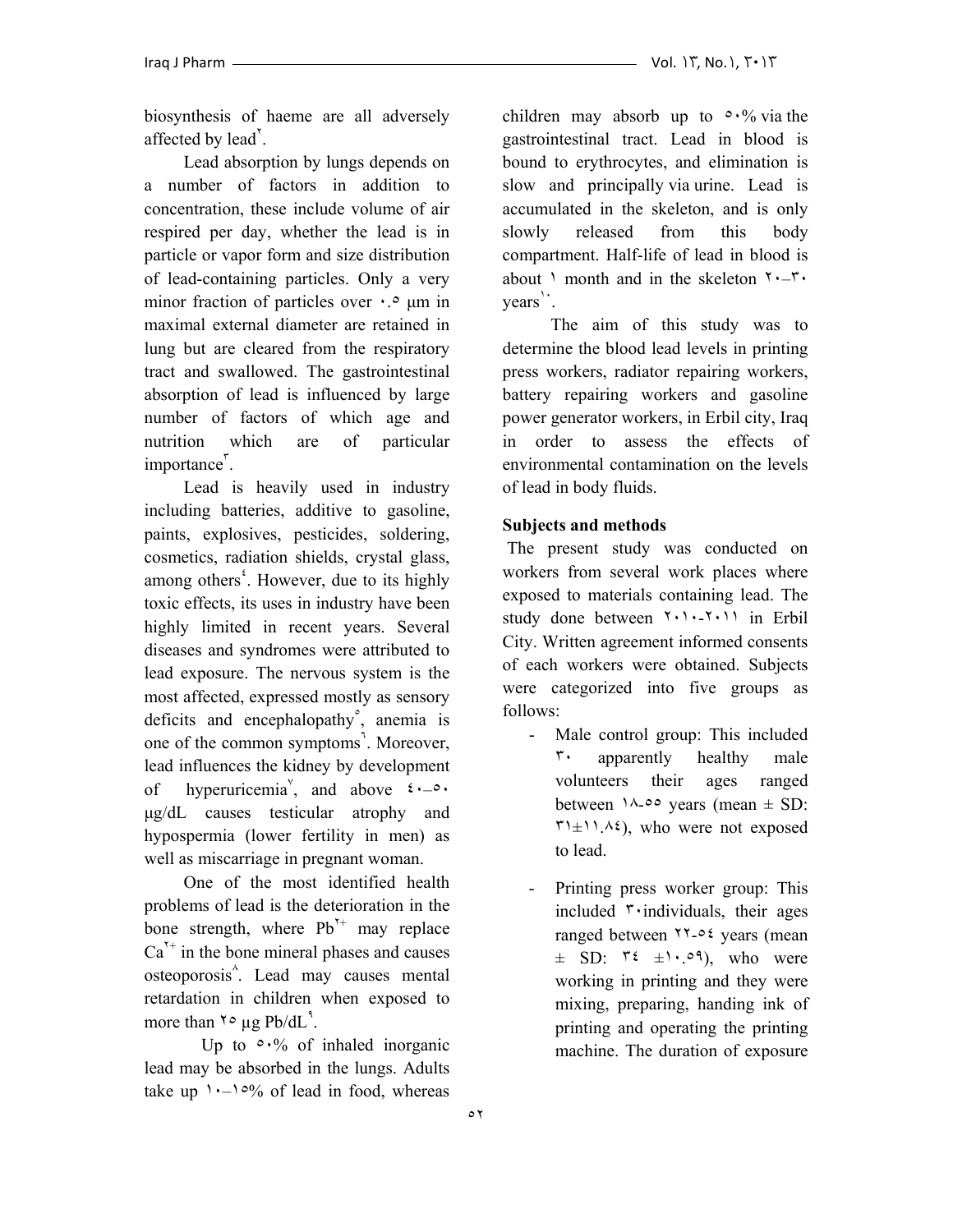ranged between  $\zeta$ -1. years (mean  $\pm$  $SD: \Lambda, \mathcal{F} \pm \mathcal{F}, \mathcal{E} \mathcal{F}$ ).

- Radiator repairing worker group: This included ٢٦ individuals their ages ranged between ٢٢-٥٤ years (mean  $\pm$  SD:  $\forall \xi \pm 1 \cdot .09$ ), who were working in radiator repairing in industrial area, and exposed to lead by inhalation and dermal contact during repairing. The duration of exposure ranged between  $\zeta$ -15 years (mean  $\pm$  SD:  $\wedge \cdot \pm 1.90$ .
- Battery repairing worker group: This included  $11$  individuals, their ages ranged between ١٧-٥٢ years (mean  $\pm$  SD:  $\zeta$ <sup>4</sup>  $\pm$  1 ·  $\zeta$   $\zeta$ ), who were working in lead-acid battery repairing shops. The duration of exposure ranged between ٣-١٤ years (mean  $\pm$  SD:  $\lambda \lambda \pm 1$ .  $\forall$  1).
- Gasoline power generator worker group: This included ٢٥ individuals, their ages ranged between  $19-22$  years (mean  $\pm$  SD:  $\mathbf{r} \cdot \pm \mathbf{1} \cdot \mathbf{A} \mathbf{v}$ , who were at the gasoline power generator of Erbil city and exposed to lead from gasoline by inhalation and dermal contact. The duration of exposure ranged between  $\lambda$ - $\cdot$  years (mean  $\pm$  SD:  $7.0 \pm 7.72$ .

 Blood lead levels were determined by "LeadCare® Blood Lead Test System". This test is considered to be appropriate for field studies due to its cost-effective, easyto-apply, portable features and reliable method<sup>11</sup>. Samples were collected using all equipment lead free, by a disposable injector,  $\circ$  ul of blood were drawn by a capillary tube from each worker, and then transferred into a vacuum blood tubes containing ethylenediaminetetraacetic acid (EDTA). The sample was mixes by gently rocking the tube. The tube was left to stand upright for a minute. The prepared samples were deposited onto an electrode strip that is then inserted into analyser. Within three minutes the result appeared on the screen in µg/dL.

 The results were analyzed statistically by using the unpaired students t-test to compare lead levels among worker groups and control group. Correlation coefficient (r) was used to determine the relationship between lead levels and ages or duration of exposure among workers groups.

## **Results**

Blood lead levels increased significantly in workers within printing presses (١٥.٢±٦.٥٥, *p*<٠.٠٥), radiator (٢٢.٧±٦.٦٩, *p*  $\langle \cdot, \cdot \cdot \rangle$  and battery repairing( $\vee, \{ \pm \circ \wedge \}$ , *p*  $\langle \cdot, \cdot \rangle$ , and non-significantly increased in gasoline power generator workers  $(11.7 \pm 7.72)$  as compared with the control group  $(\lambda, \tau_{\pm}), \tau_{\epsilon}$ ).

 The mean blood lead levels for radiator and battery repairing workers groups were relatively higher than the blood lead levels of printing press ,and gasoline power generator. Table 1 shows the results mentioned above.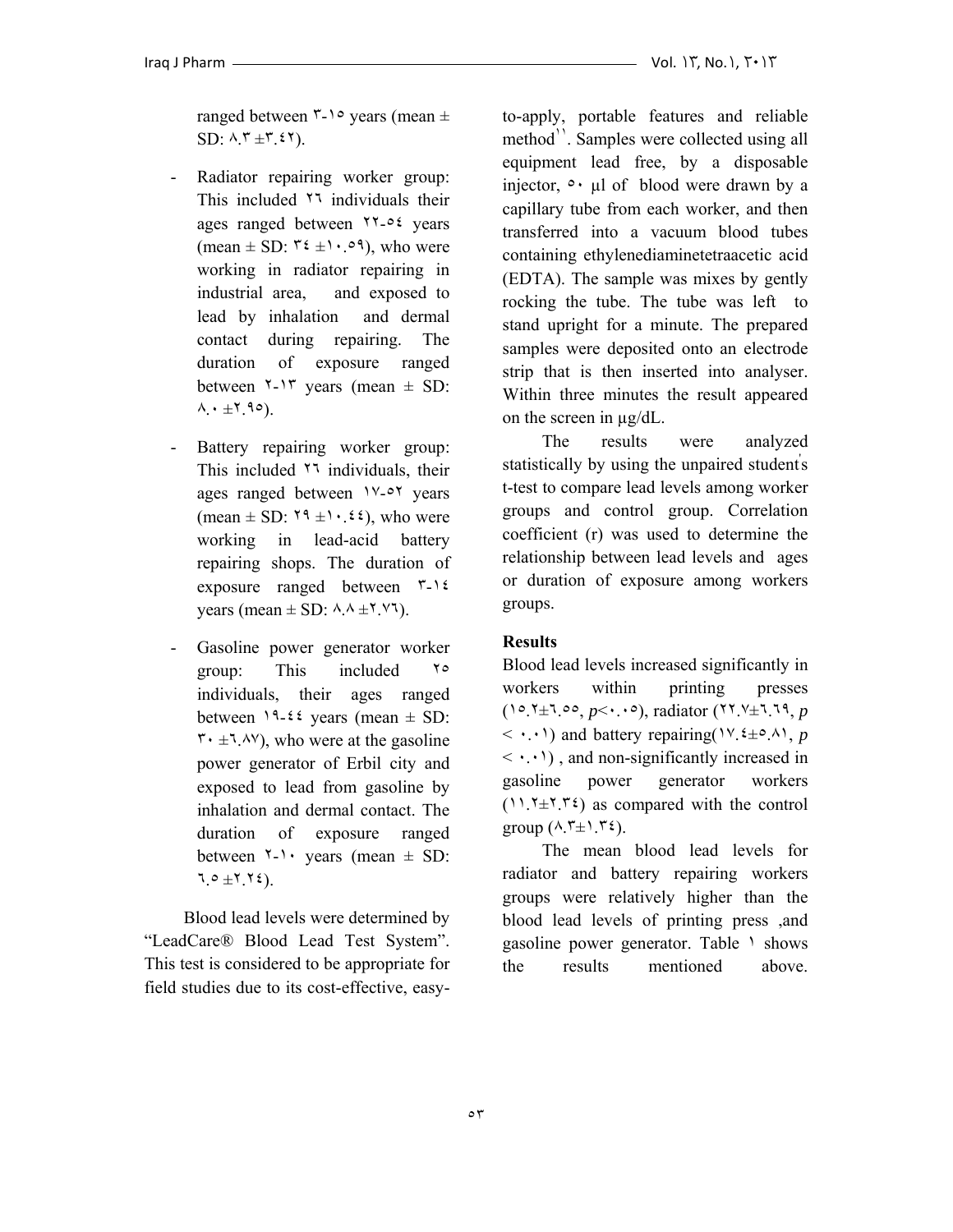|               | Control                                                              | Printing                         | Radiator         | <b>Batteries</b>       | Generators         |  |  |
|---------------|----------------------------------------------------------------------|----------------------------------|------------------|------------------------|--------------------|--|--|
| Parameter     | Group                                                                | $No = \tau$                      | $No = 17$        | $No = 11$              | $No = 1^{\circ}$   |  |  |
|               | $No = \tau$                                                          |                                  |                  |                        |                    |  |  |
|               |                                                                      |                                  |                  |                        |                    |  |  |
| Pb $\mu$ g/dL |                                                                      | ۲ ۱۵                             | YY V             | $\frac{1}{2}$          | $11.7 \pm 7.72$    |  |  |
|               | $\begin{pmatrix} \lambda \, r \pm 1 & r \end{pmatrix}$<br>(0.0-15.1) | $\pm 7.00*$                      | $+111**$         | $\pm$ °. $\wedge$ \**  | $(Y_1 - 11_1 + 2)$ |  |  |
|               |                                                                      | $(Y, Y, \mathbf{r}, \mathbf{r})$ | $(9, 2 - 72, 9)$ | $(Y,Y-T, \mathcal{A})$ |                    |  |  |
|               | *p < $\cdot \cdot \cdot$ o, **p < $\cdot \cdot \cdot$                |                                  |                  |                        |                    |  |  |

Table 1. Blood lead levels (mean  $\pm$ S.D., range) of printing press, radiator repairing battery repairing, gasoline power generator workers, and control group

Figures 1,  $\zeta$ ,  $\zeta$  and  $\zeta$  show significant correlation between the duration of exposure and blood lead levels for printing press  $(p \leq \cdot \cdot \cdot)$ , radiator repairing  $(p \leq \cdot \cdot \cdot)$ ٠.٠١), battery repairing (*p*<٠.٠١), and

gasoline power generator  $(p \leq \cdot, \cdot)$ workers groups. While, there was nonsignificant correlation between the age and blood lead levels in the workers and control groups.



Figure 1. Correlation coefficient between blood lead levels and duration of exposure in printing press worker group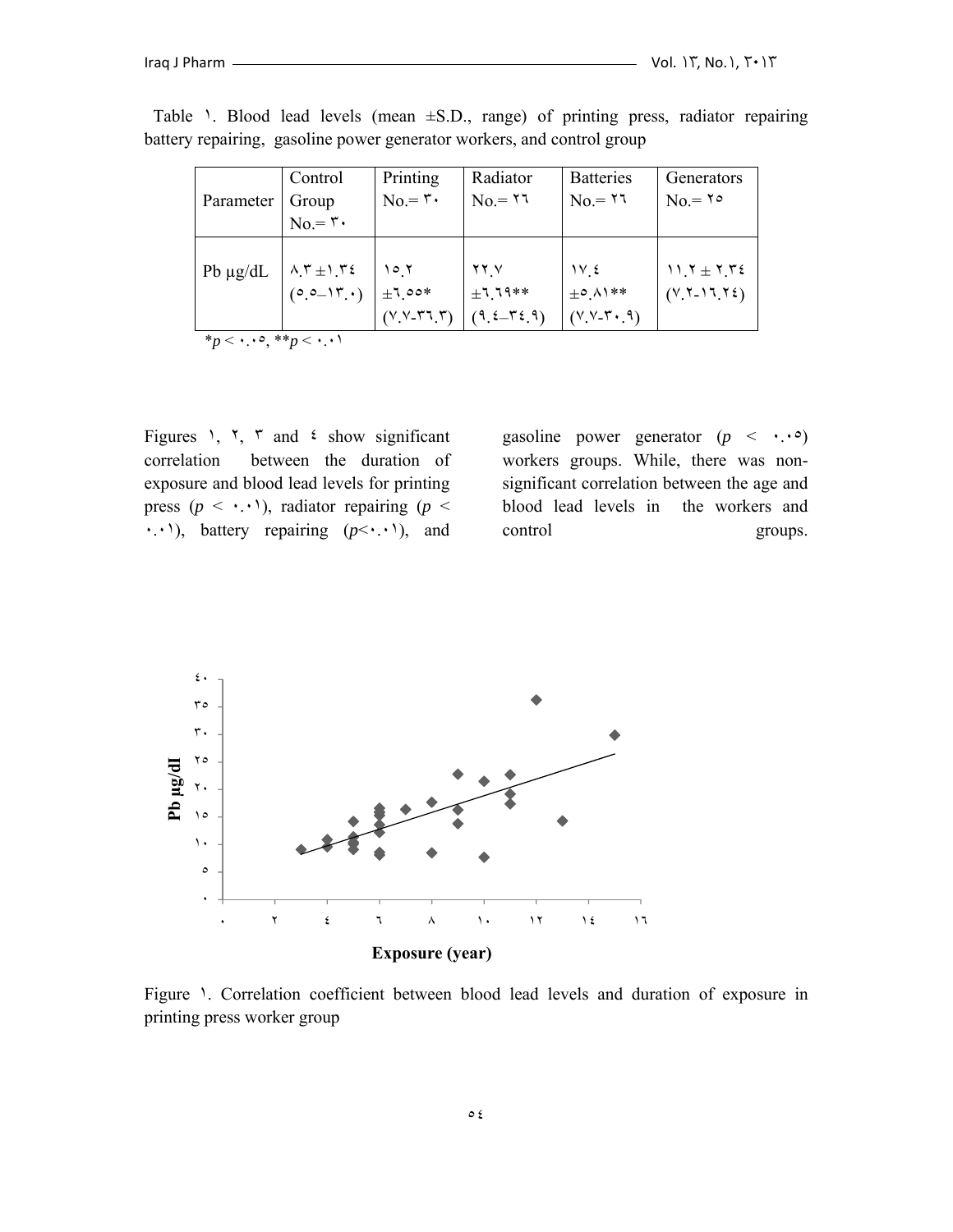

Figure <sup>1</sup>. Correlation coefficient between blood lead levels and duration of exposure in radiator repairing workers group.



Figure ٣. Correlation coefficient between blood lead levels and duration of exposure in battery repairing workers group.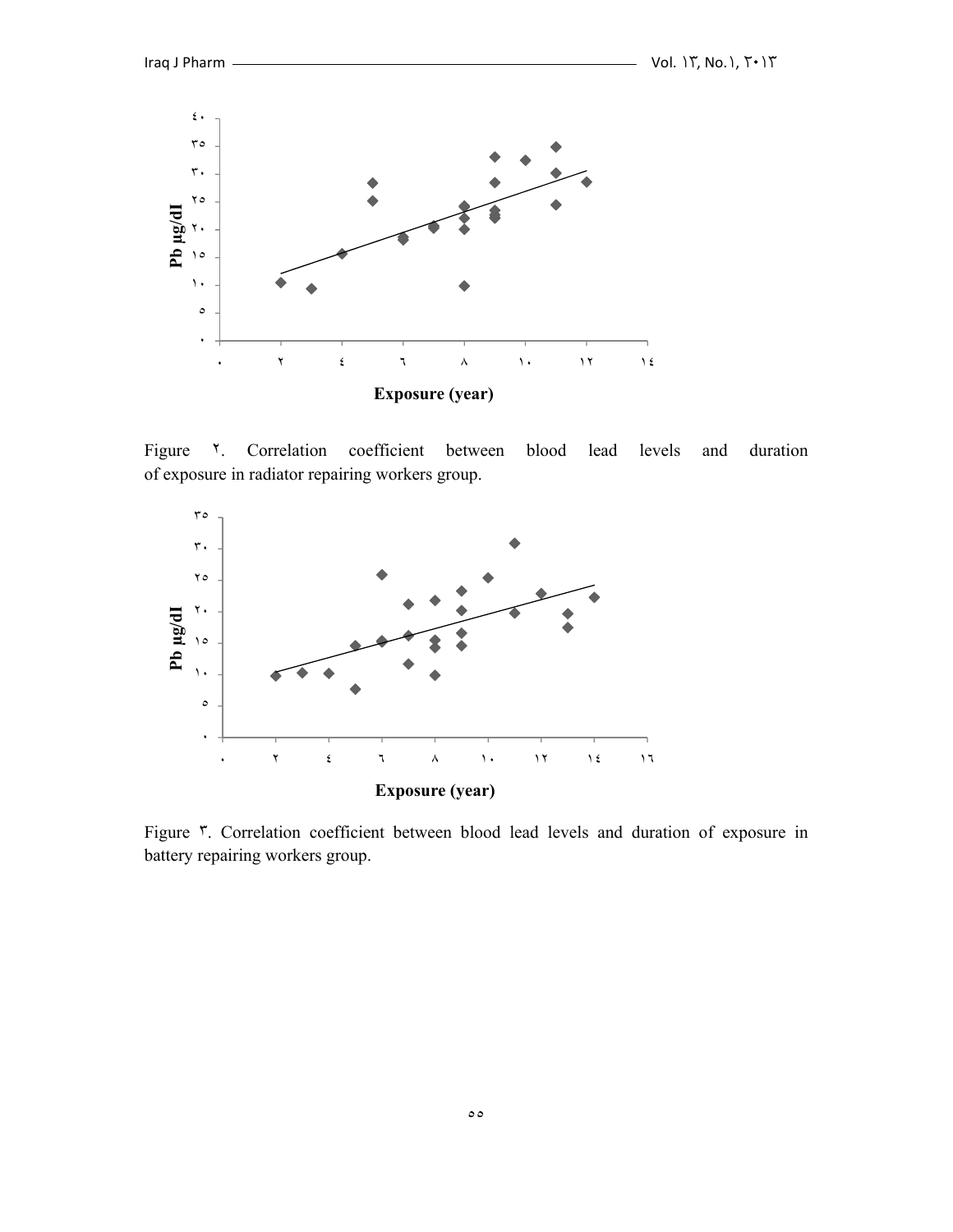

Figure ٤. Correlation coefficient between blood lead levels and duration of exposure in gasoline power generator workers group.

#### **Discussion**

In general, the standard analysis of blood lead levels performed in laboratories around the world remains the most useful index of recent exposure<sup>17</sup>. The US centers for disease control and prevention intervention level reported a higher blood lead levels if it is  $\geq$ '  $\mu$ g/dL<sup>'</sup>, and considered a cause for public health concern<sup>1</sup>

 This survey documented occupational lead contamination from elevated blood lead levels in Erbil city among workers in work places with materials containing lead.

 The significant difference between blood lead levels in control group, radiator, and battery repairing workers leaves little doubts that regular exposure to lead during their work is associated with increased blood lead levels. This give us that these workers exposed to lead during their working by inhalation, dermal contact (without using gloves) and ingestion from lips and contaminated hands. Similar were reported by many workers $1^{r-1}$ .

# A significant difference was found  $els$  in male control

s workers. This is

because some of the workers had been exposed in the past to lead during mixing preparing of ink and hand link with lead ovens and old machines. Some others workers exposed to lead through hand link and preparing of color inks. This result is inconsistence with the results reported by  $others^{\{1,1,1\}}$ .

 There was insignificant difference in mean blood lead levels between control and gasoline power generator workers groups. This result is in agreement with Al-Dosky et al. $''$ , who were indicated that gasoline power generator workers exposed to lead didn't constitute a great health problem. While Al-Shayeb and Bounessah<sup> $17$ </sup> reported that gasoline combustion represent the source of  $9\frac{2}{1}$ . of the total lead in the atmosphere.

 A significant correlation was found between blood lead level and duration of exposure in printing presses, radiators and batteries repairing workers. These result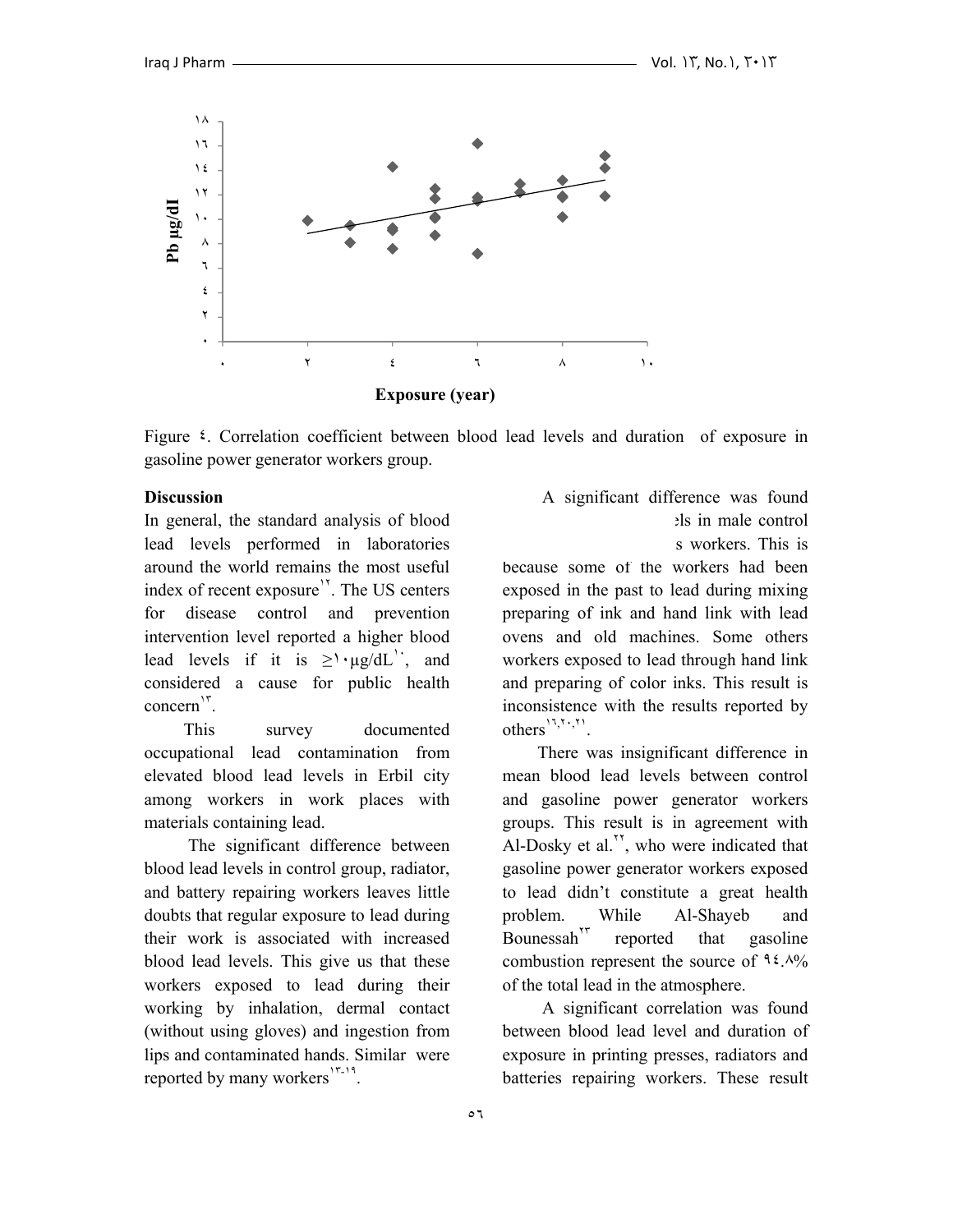are consistent with other studies $\sqrt[r, r^2, r^3]$ . While, the duration of exposure in gasoline power generator workers showed nonsignificant correlation with blood lead levels, because most of these workers are not fixed in their working place during the operation of these generators.

 All working groups show nonsignificant correlation between ages and blood lead levels, as the individuals who included in this study were adult not children or elderly.

 In conclusion, blood lead levels were elevated in printing, battery, radiator repairing workers. Blood lead levels correlated with duration of lead exposure in printing, battery, and radiator workers, but not with their ages.

# **References**

- ١. Pattee OH, Pain DJ. Lead in the environment Chapter 1° In Hoffman DJ, Rattner BA, Burton JrGA, Cairns JrJ (eds ) Handbook of ecotoxicology Lewis Publ Boca Raton ٢٠٠٣; P ٣٧٣- ٤٠٨.
- ٢. Verity MA. Toxic disorders. In Graham DI, Lantos PL, eds Greenfield's neuropathology ٦th eds Arnold London ١٩٩٧;(١)٧٥٥-٨١١.
- ٣. Matte TD, Figueroa JP Ostrowski S, et al. Lead poisoning among household members exposed to leadacid battery repair shops in Kingston Inter J Epidem  $19\lambda 9$ ;  $1\lambda (2)$ :  $\lambda 12\lambda 1$ .
- ٤. Carolyn K. Lead contamination in our environment Yale-New Haven Institute ١٩٩٧; ١:١٥-١٨.
- ٥. Goyer R. Toxic and essential metal interactions Annu Rev Nutr ١٩٩٦;١٧:٣٧-٥٠.
- ٦. Gossel TH, Bricker J. Principles of Clinical Toxicology  $r^{rd}$  edit New York ١٩٩٤; p ١٩٧.
- ٧. Thomas E, Andreoli MD, Charles E, Carpenter MD. Cecil essentials of Medicine  $\lambda$ th edit  $\lambda \cdot \lambda$ ; p  $\lambda \cdot \lambda$ .
- ٨. James R, Randy N, Leonare N. The association between environmental lead exposure and bone density. Environ Health Perespec ٢٠٠٤;١٢:١٢٠٠–٣.
- ٩. Richard L. Very low lead linked with IQ deficits Ace Natio Engl J ٢٠٠٤;٢١٠:٥٢٠-٣١.
- ١٠. WHO (World Health Organization) Lead Environmental Health Criteria. ١٩٩٥; V. ١٦٥ Geneva .
- ١١. Pineau A, Fauconneau B, Rafael M, et al. Determination of lead in whole blood: comparisons of the LeadCare blood lead testing system with Zeeman longitudinal electrothermal AAS. J Trace Elem Med Biol ٢٠٠٢; (٢):١١٣–١٧.
- ١٢. Kim HS, Lee SS, Hwangbo Y, et al. Cross-sectional study of blood lead effects on iron status in Korean lead workers. Nutrition ٢٠٠٣;١٩(٧–٨):٥٧١- ٧٦.
- ١٣. Williams G, Hall L, Addae J. Increase in hair lead but not blood lead content of occupationallyexposed workers. Environ Geochem Health ١٩٩٨; ٢٠:٢٣٩-٤٣.
- ١٤. Hodgkins DG, Robins TG, Hinkamp DL. A longitudinal study of the relation of lead in blood to lead in air concentrations among battery workers. Br J Ind Med ١٩٩٢;٤٩:٢٤١-٨.
- ١٥. Fletcher AM, Gelberg KH, Marshall EG. Reasons for testing and exposure